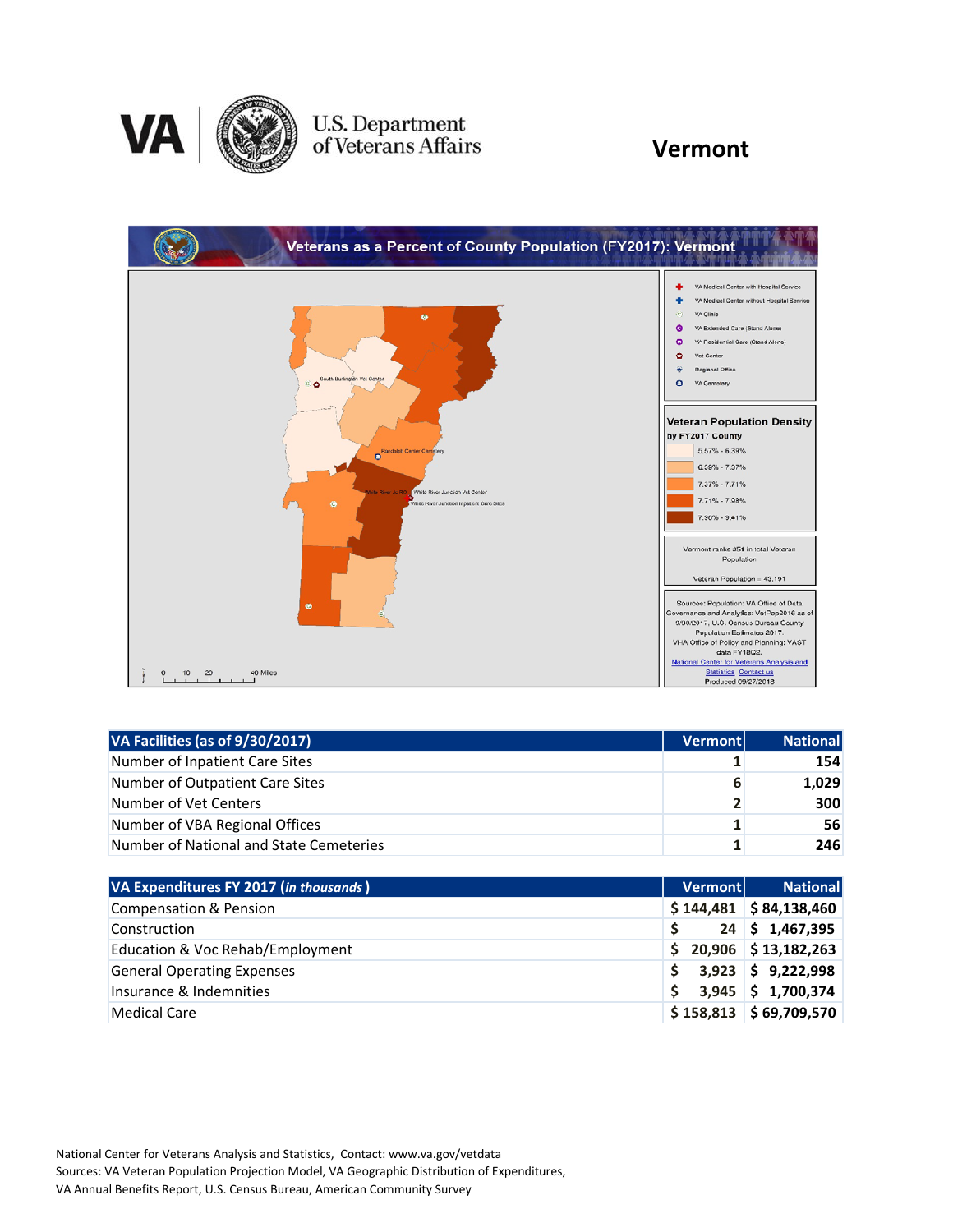

# **U.S. Department**<br>of Veterans Affairs

### **Vermont**

| Veteran Population (as of 9/30/2017)           | <b>Vermont</b> | <b>National</b> |
|------------------------------------------------|----------------|-----------------|
| Number of Veterans                             | 43.191         | 19,998,799      |
| Percent of Adult Population that are Veterans  | 8.89%          | 6.60%           |
| Number of Women Veterans                       | 3,784          | 1,882,848       |
| Percent of Women Veterans                      | 8.76%          | 9.41%           |
| Number of Military Retirees                    | 3,904          | 2,156,647       |
| Percent of Veterans that are Military Retirees | 9.04%          | 10.78%          |
| Number of Veterans Age 65 and Over             | 21,939         | 9,410,179       |
| Percent of Veterans Age 65 and Over            | 50.80%         | 47.05%          |







| VA Healthcare and Benefits (as of 9/30/2017)         | <b>Vermont</b> | <b>National</b> |
|------------------------------------------------------|----------------|-----------------|
| Number of Veterans Receiving Disability Compensation | 7,887          | 4,552,819       |
| Number of Veterans Receiving Pension                 | 362            | 276,570         |
| Number of Dependency & Indemnity Comp Beneficiaries  | 728            | 411,390         |
| <b>Number of Education Beneficiaries</b>             | 2,094          | 987,577         |
| Number of Enrollees in VA Healthcare System          | 20,547         | 9,116,200       |
| Number of Unique Patients Treated                    | 14,913         | 6,035,183       |